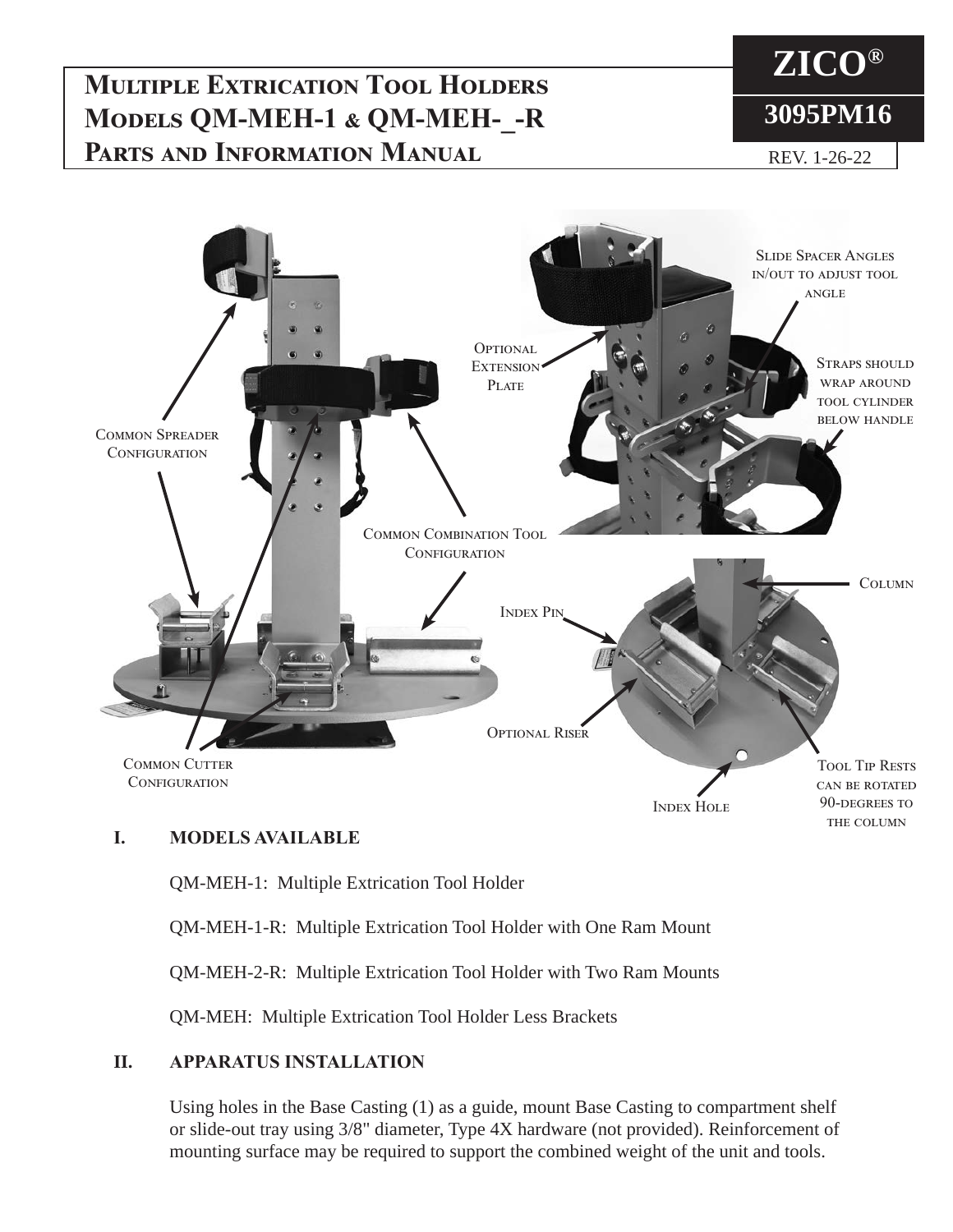#### **III. BASE ASSEMBLY**

- 1. Loosely attach the angled Base Plate Brackets (17) to opposite sides of the square holes in the Tool Base Plate (16) using fasteners provided (29, 31, 44). Set Tool Base Plate aside.
- 2. On each side of the Column (7), towards the bottom, locate and remove the two pairs of Hex Head screws (30) and Lock Washers (28). Four screws total.
- 3. Slide the Tool Base Plate over the Column so that the holes in the Base Plate Brackets align with the now empty holes at the bottom of the Column. Attach Tool Base Plate Brackets to Column using fasteners from Step 2 above. Tighten.

#### **IV. OPERATION**

The Multiple Extrication Tool Holder is designed to lock into four, 90-degree positions.

To rotate, press down on the Spring Lock Bar (39) and rotate the tools in either direction until reaching the tool you wish to access. Release the Spring Lock Bar and the Index Pin (40) will lock into the nearest Index Hole to secure the unit.

 $\widehat{C}$ 

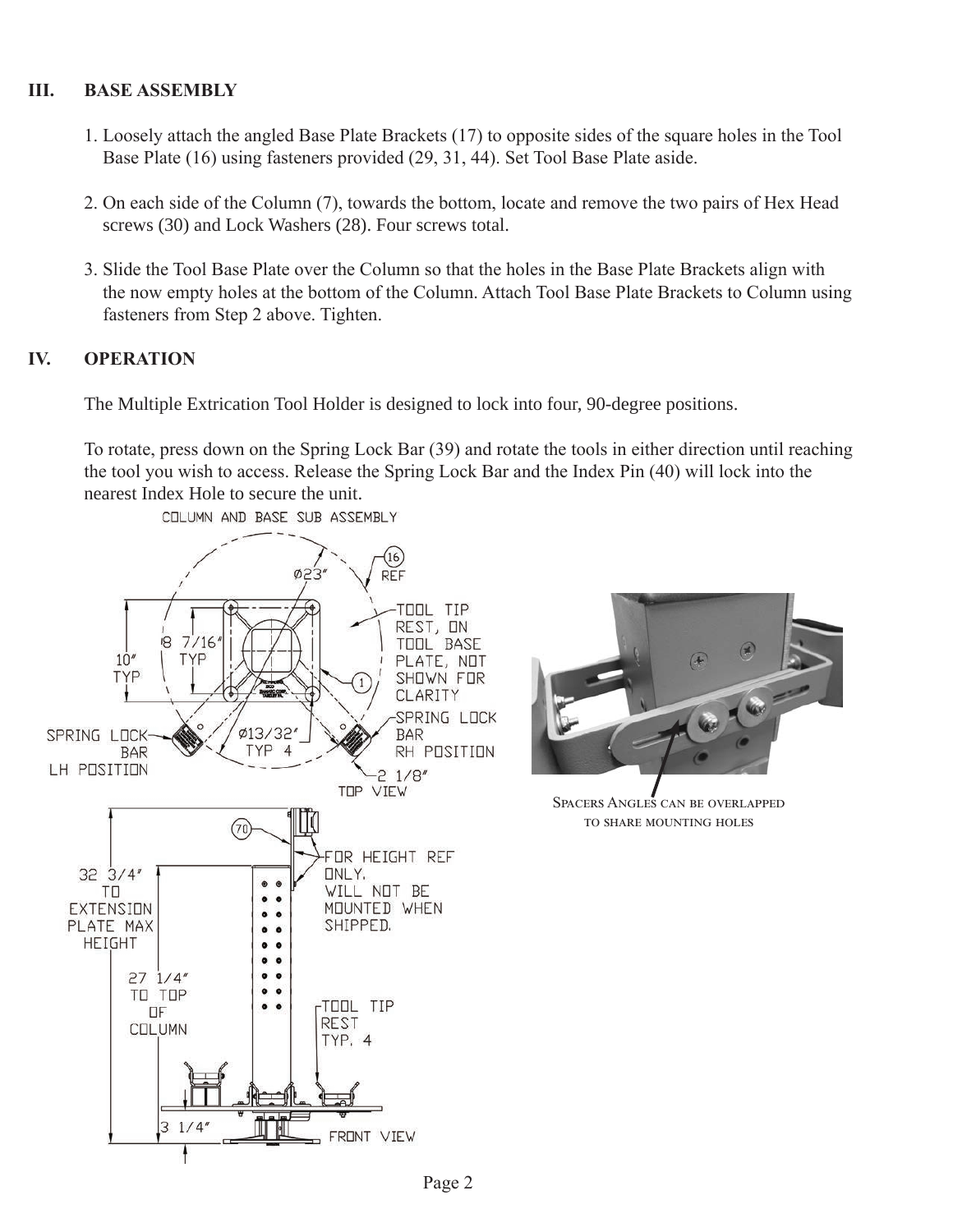| <b>ITEM</b>    | PART NO.     | <b>DESCRIPTION</b>                                   | QTY.           |
|----------------|--------------|------------------------------------------------------|----------------|
| 1              | 3095-260-151 | <b>BASE CASTING</b>                                  | 1              |
| $\overline{c}$ | 3095-260-101 | POST 1-1/4" DIA                                      | $\mathbf{1}$   |
| 3              | 3095-260-103 | 2" O.D. x 1 9/32" I.D. x 1/2" NYLON<br><b>SPACER</b> | $\mathbf{1}$   |
| 5              | 3095-260-163 | <b>INNER BEARING ASSY</b>                            | $\overline{2}$ |
| $\tau$         | 3095-260-111 | <b>COLUMN</b>                                        | 1              |
| 10             | 1035-105-150 | <b>COLLAR</b>                                        | $\overline{2}$ |
| 11             | 1035-105-155 | CAP/PLUG                                             | 1              |
| 14             | 9040-103132  | SPRING PIN, 5/16" x 2" LG.                           | 1              |
| 16             | 3095-260-121 | <b>TOOL BASE PLATE</b>                               | $\mathbf{1}$   |
| 17             | 3095-260-123 | <b>BASE PLATE BRACKET</b>                            | $\overline{c}$ |
| 25             | 9010-462510  | SCREW, 1/4-20 x 5/8" 100*FHPS,<br><b>ZPS</b>         | 12             |
| 26             | 9012-272500  | NUT INSERT, 1/4-20                                   | 64             |
| 28             | 9012-202500  | LOCK WASHER, 1/4"                                    | 18             |
| 29             | 9014-202500  | FLAT WASHER, 1/4"                                    | 18             |
| 30             | 9010-102516  | SCREW, 1/4-20 x 1" HEX HD ZPS                        | 8              |
| 31             | 9015-172500  | NYLOCK NUT, 1/4-20 FR5 ZPS                           | 22             |
| 32             | 9014-162500  | <b>WASHER, 1/4" x 1-1/4" FENDER</b>                  | 8              |
| 38             | 0000-000-149 | BLANK MODEL TAG W/PAT PEND.                          | $\mathbf{1}$   |
| 39             | 3095-260-153 | <b>SPRING LOCK BAR</b>                               | 1              |
| 40             | 3095-260-155 | <b>INDEX PIN</b>                                     | $\mathbf{1}$   |
| 41             | 9014-163100  | WASHER, 5/16" x 1-1/4", ZPS                          | 1              |
| 42             | 9015-113100  | NUT, 5/16"-18 HEX, GR5, ZPS                          | 1              |
| 43             | 3095-260-157 | <b>LABEL ON SPRING LOCK BAR</b>                      | $\mathbf{1}$   |

| <b>ITEM</b> | PART NO.     | <b>DESCRIPTION</b>             | <b>OTY</b>     |
|-------------|--------------|--------------------------------|----------------|
| 44          | 9015-102520  | SCREW, 1/4-20 x 1-1/4", HEX HD | $\overline{4}$ |
| 45          | 3095-260-159 | <b>SPACER TUBE</b>             | 1              |
| 46          | 9014-203100  | LOCK WASHER, 5/16", ZPS        | 1              |
| 61          | 3095-260-143 | RISER, TOOL TIP REST           | 1              |
| 62          | 3095-260-145 | <b>TOOL TIP REST</b>           | $\overline{4}$ |
| 63          | 3095-260-147 | SPACERS, 1/4" x 1/2" x 1-5/16" | 16             |
| 64          | 9010-222556  | SCREW, 1/4-20 x 3-1/2", PAN PH | 8              |
| 65          | 9010-222540  | SCREW, 1/4-20 x 2-1/2", PAN PH | 2              |
| 66          | 9010-222508  | SCREW, 1/4-20 x 1/2", PAN PH   | 6              |
| 68          | 9010-162516  | SCREW, 1/4-20 x 1", FH PH      | 10             |
| 69          | 9010-222516  | SCREW, 1/4-20 x 1", PAN PH     | 10             |
| 70          | 3095-260-139 | <b>EXTENSION PLATE</b>         | 1              |
| 71          | 3095-260-141 | <b>SPACER ANGLE</b>            | 8              |
| 72          | 3095-260-131 | BRACKET, QUICK GRIP STRAP RH   | 4              |
| 73          | 3099-736-000 | <b>STRAP, UMVS-1116-11</b>     | 4              |
| 74          | 3099-734-000 | <b>STRAP, UMVS-0811-11</b>     | 1              |
| 75          | 0000-000-121 | THREAD LOCK, MEDIUM            |                |

## **MODEL QM-MEH-1**